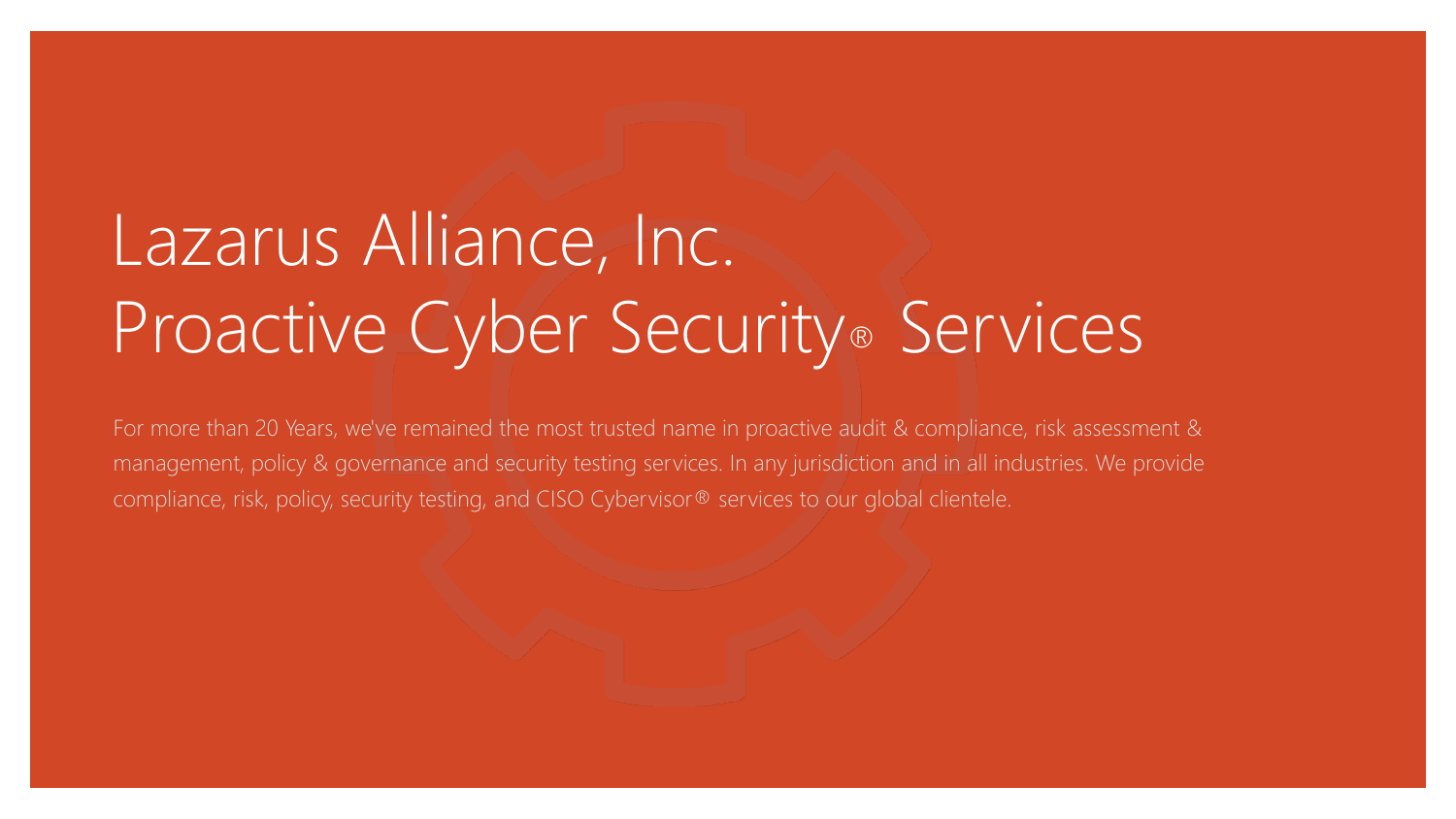### Our core proactive competencies

We are certified, accredited, and authorized; Lazarus Alliance is Proactive Cyber Security®.



**Audit & Compliance:** achieve certifications, attestations, and authorizations in global standards such as StateRAMP, SOC, ISO 27001, PCI DSS, FedRAMP, HIPAA, CJIS, EUCS, C5, NERC CIP, 800-53, and more.

- **2 Risk Assessment & Risk Management:** providing guidance and advisory services related to the RMF, NIST 800-53, NIST 800-30, NIST 800-37, ISO 27005, ISO 27001, and more.
- **3 Policies & Governance Development:** advisory services help ensure that the organization establishes and maintains compliance with federal regulatory and statutory requirements, industry standards.
	- **4 Cybervisor Services:** the best and brightest subject-matter experts in Cyberspace Law, Cybersecurity, Risk Assessments & Management, Audit & Compliance, and Governance & Policies, and more.
- **5 Penetration Testing Services:** it is more important than ever to remain vigilant and to ensure vulnerability management and penetration testing resources are included in your overall risk management plans and execution.



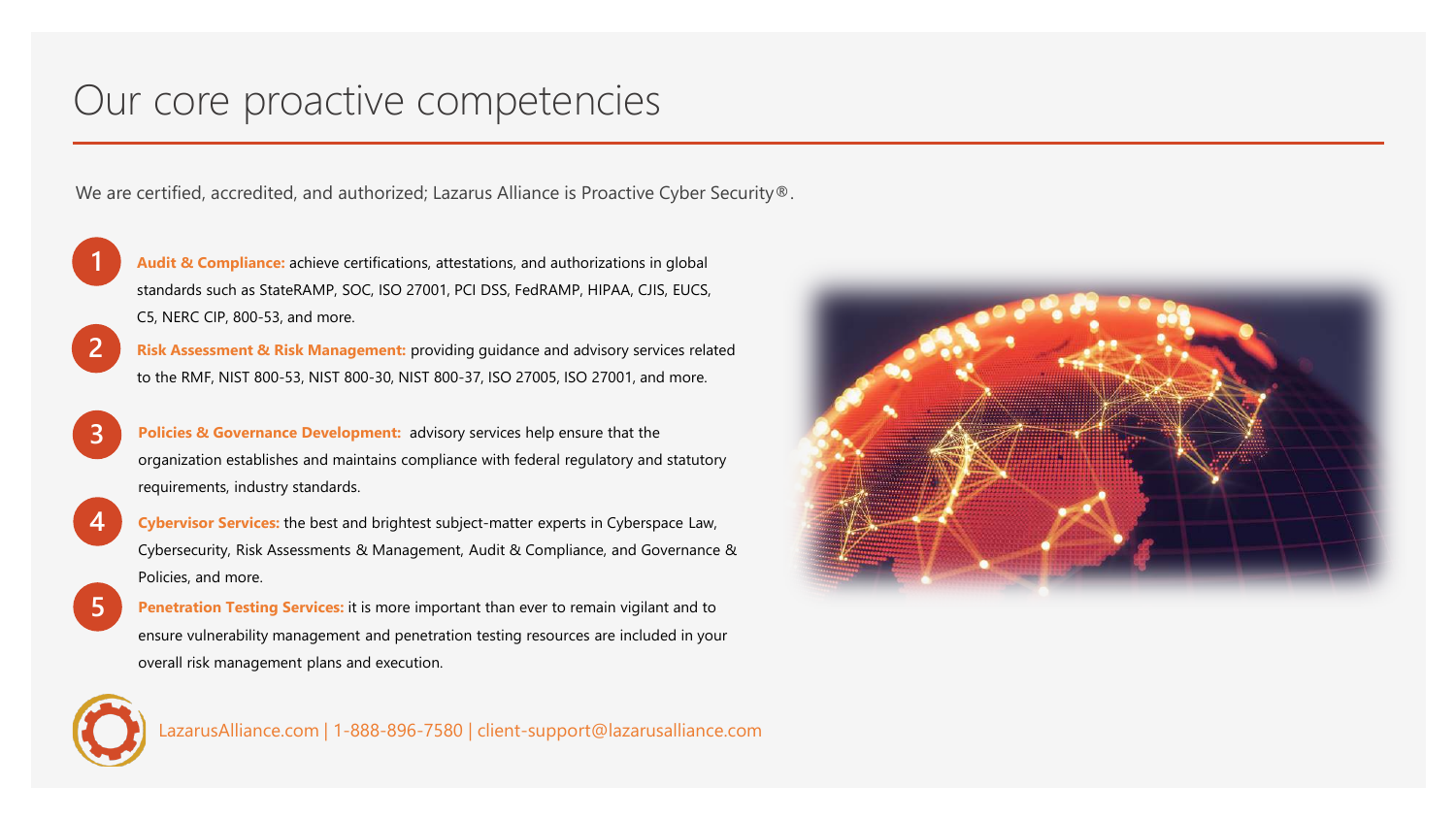### The team you can rely on

Lazarus Alliance supports you with a team of no less than 5 professional subject-matter experts.



**Executive Cybervisor<sup>®</sup>:** your first point of contact is the person who leads the team. This highly experienced and well-credentialed expert is your primary resource for success.

- **2 Support Cybervisor**<sup>®</sup>: we always provide continuity and quality support to every client. This team member is also a regular point of contact for you to rely on.
- **3 Program Manager:** to assist the team by keeping everything running smoothly, our client success team is working with your team each week to ensure a smooth delivery and exceptional support.



- **4 Quality Manager:** our mission is to deliver world-class services and our many accreditations validate our commitment to quality. Every service delivered to our clients is scrutinized by our team first to ensure our standards are being delivered every time.
- **5 Executive Leadership:** our firm's partners and senior executives routinely join client meetings to check on the team, get feedback from our clients, and constantly working with the team to deliver world-class services.



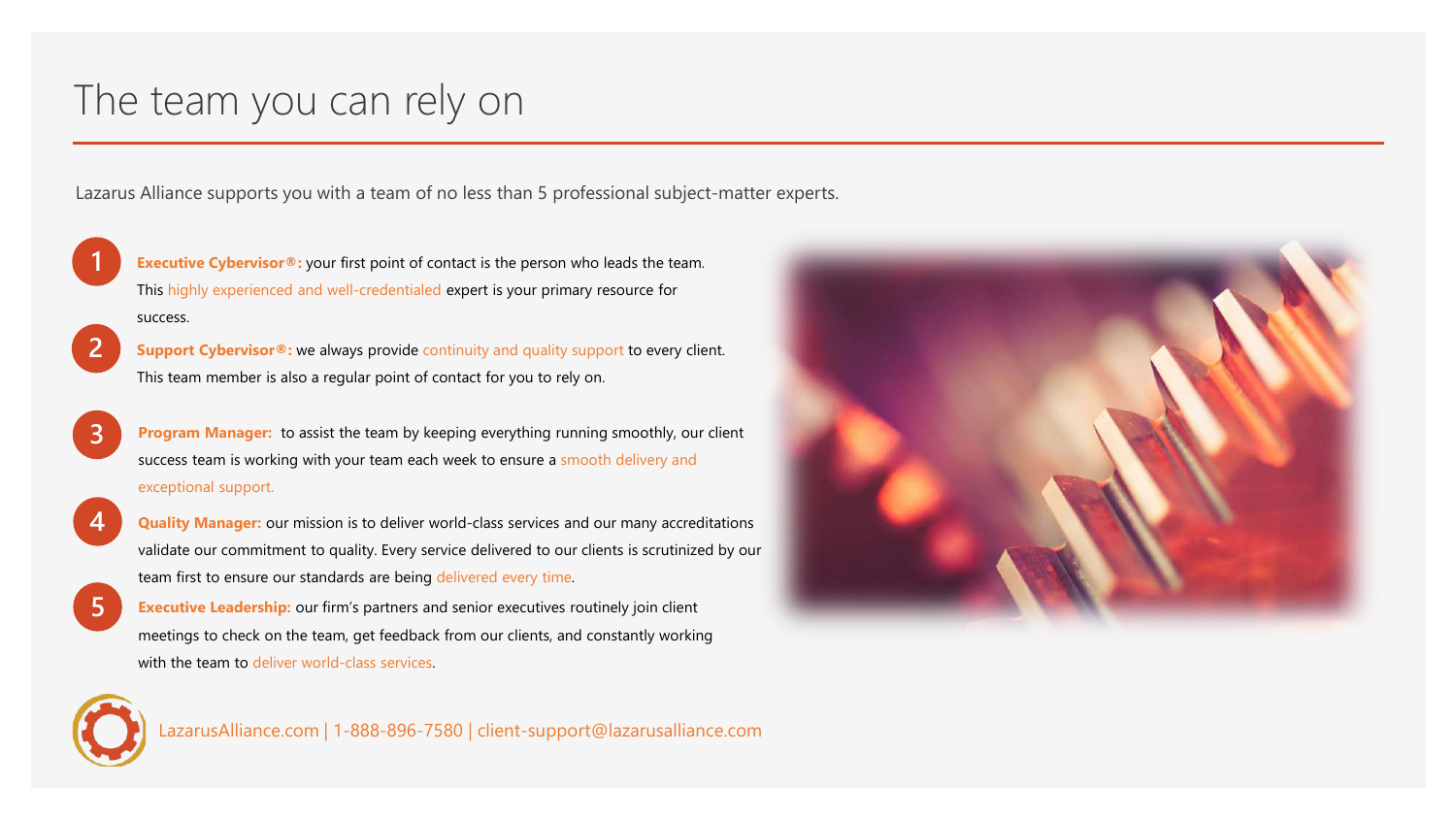# Eliminating business risks

Lazarus Alliance is the global hot spot for retaining the services of the best and brightest subject matter experts in cyberspace law, IT security and operations, IT risk and governance, Compliance, Policy and more. Our clients range from boutiques of up to multinational corporations from all business sectors from all around the world.



and more …



azarusAlliance.com | 1-888-896-7580 | client-support@lazarusalliance.com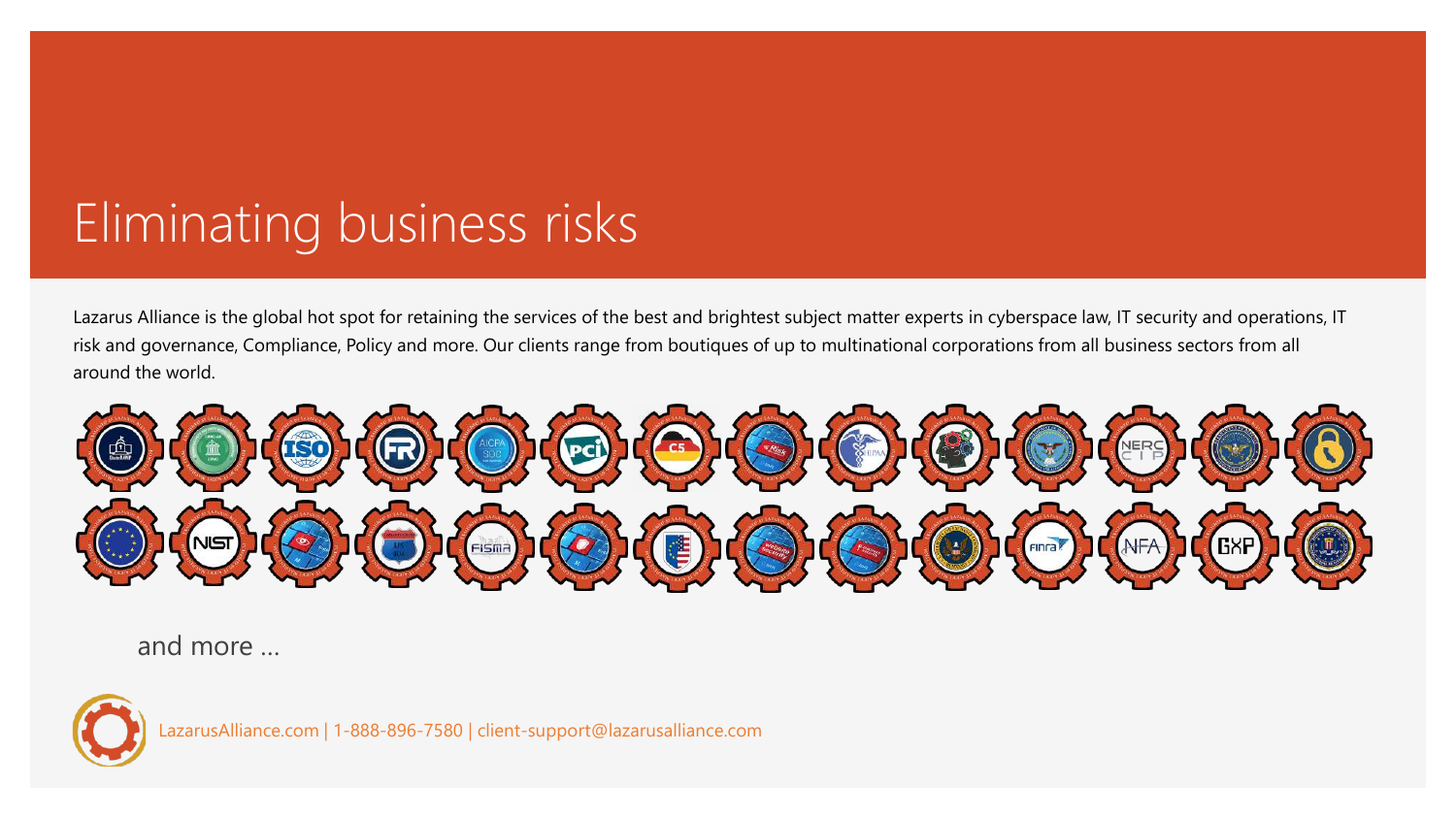### Our core values are simple

By choosing a proactive cyber security partner that integrates this approach into operational and strategic direction, you will work with experts who adhere to these same principles..



We are professionals with very specialized expertise. You depend on our incorruptible subject matter experts to position your organizations for success. We deliver! Contact us to learn more about Lazarus Alliance and this value.



### **1 Reliability 2 Integrity 3 Service**

Integrity is everything in our business and we deliver that to you. Our mission is to provide the best results making a real difference! The first time and every time! Contact us to learn more about Lazarus Alliance and this value.



### **3**

Our service pledge to you is that we will be as attentive to your business needs as if it is our company. Securing your business is our business! Contact us to learn more about Lazarus Alliance and this value.

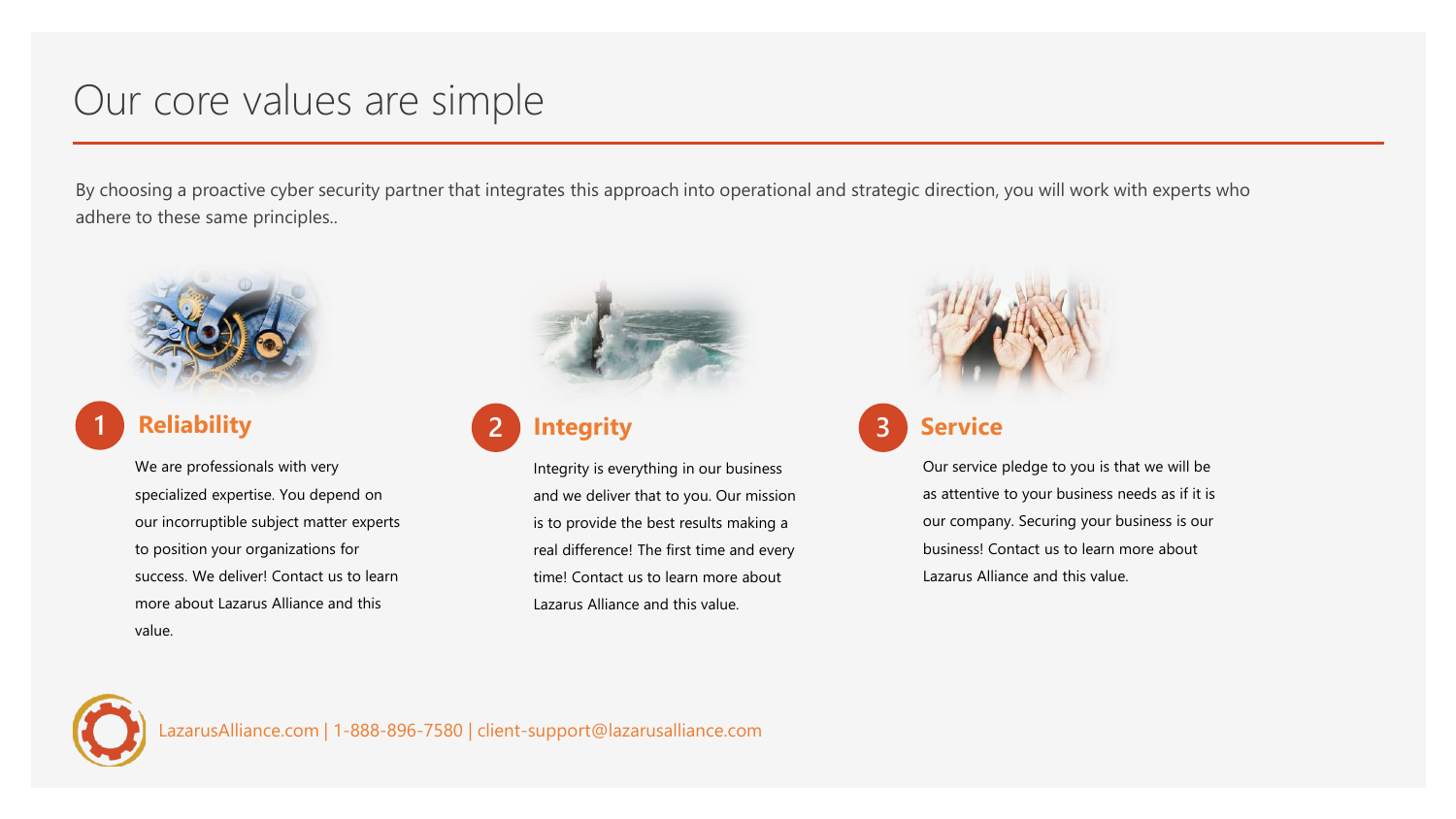# Just some of the great clients we support

Lazarus Alliance is Proactive Cyber Security® supporting many of the world's greatest organizations with cybersecurity, audit & compliance, risk assessments & risk management , governance & policies, vulnerability & penetration testing services.



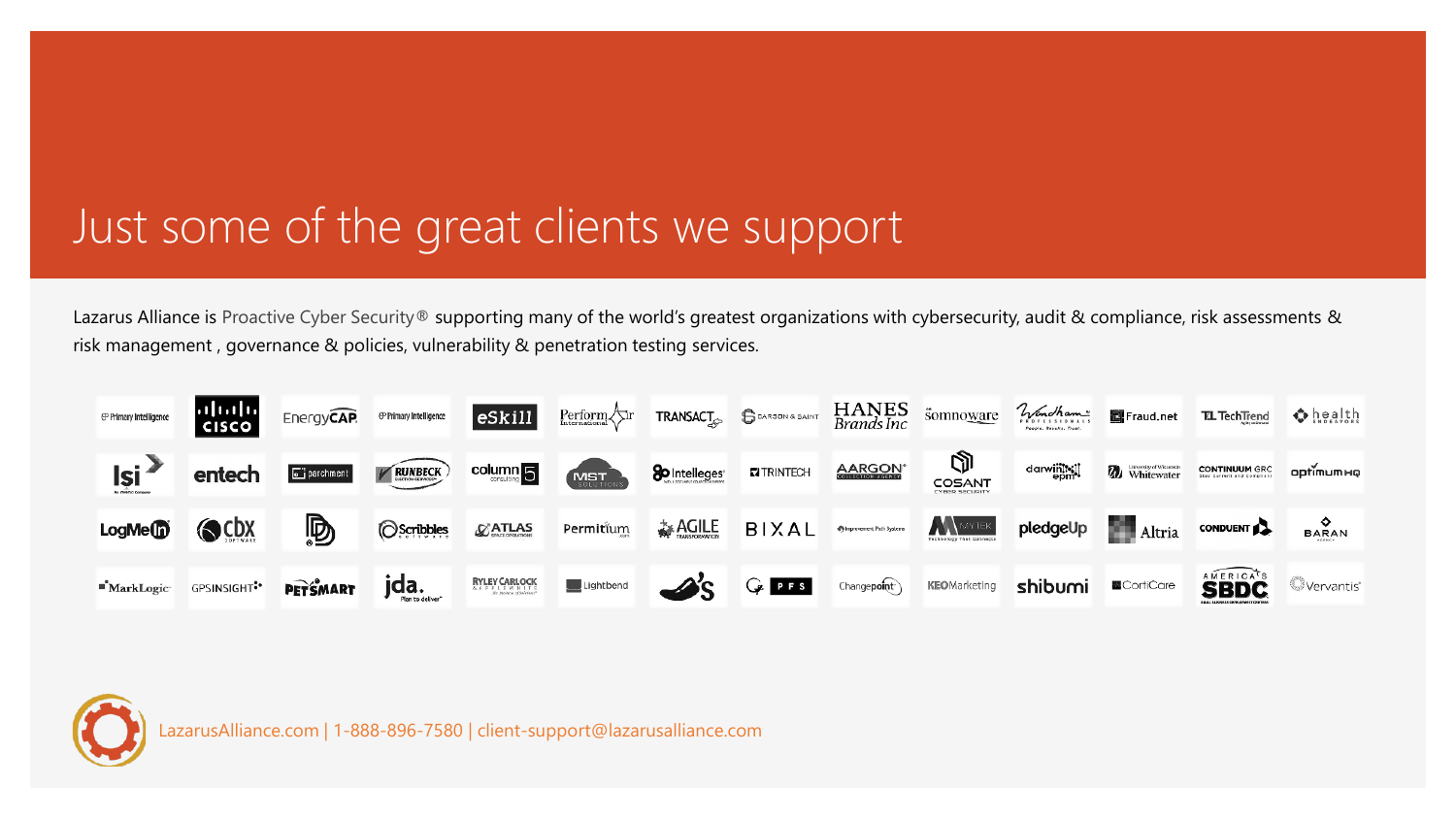# The qualifications you can expect

- $\checkmark$  (JD) Juris Doctor
- (MBA) Information Technology Management
- $\checkmark$  (BS) Bachelor of Science Information Technology
- (MBA) Technology e-Commerce
- (BS) Information Systems Management
- $\n<$  (MBA) Accounting
- (BBA) Management
- (MBA) International Business
- $\checkmark$  (BS) Accounting
- (CCE) Certified Computer Examiner
- (CGRCP) Continuum GRC Professional
- $\checkmark$  (CGRCA) Continuum GRC Administrator
- (CDPSE) Certified Data Privacy Solutions Engineer
- $\checkmark$  (QSA) Qualified Security Assessor
- $V$  CMMC CCA-3
- $\checkmark$  (CISSP) Certified Information Systems Security Professional
- (CISA) Certified Information Systems Auditor
- $\checkmark$  (CISM) Certified Information Security Manager
- $\checkmark$  (CEH) Certified Ethical Hacker
- $\checkmark$  (CPA) Certified Public Accountant
- $\checkmark$  (CIA) Certified Internal Auditor
- $\checkmark$  (CCSP) Certified Cloud Security Professional
- (OSCP) Offensive Security Certified Professional
- $\checkmark$  (CEPT) Certified Expert Penetration Tester
- $\checkmark$  ISO 27001 Lead Auditor
- $\checkmark$  (CRISC) Certified in Risk and Information Systems Control

LazarusAlliance.com | 1-888-896-7580 | client-support@lazarusalliance.com